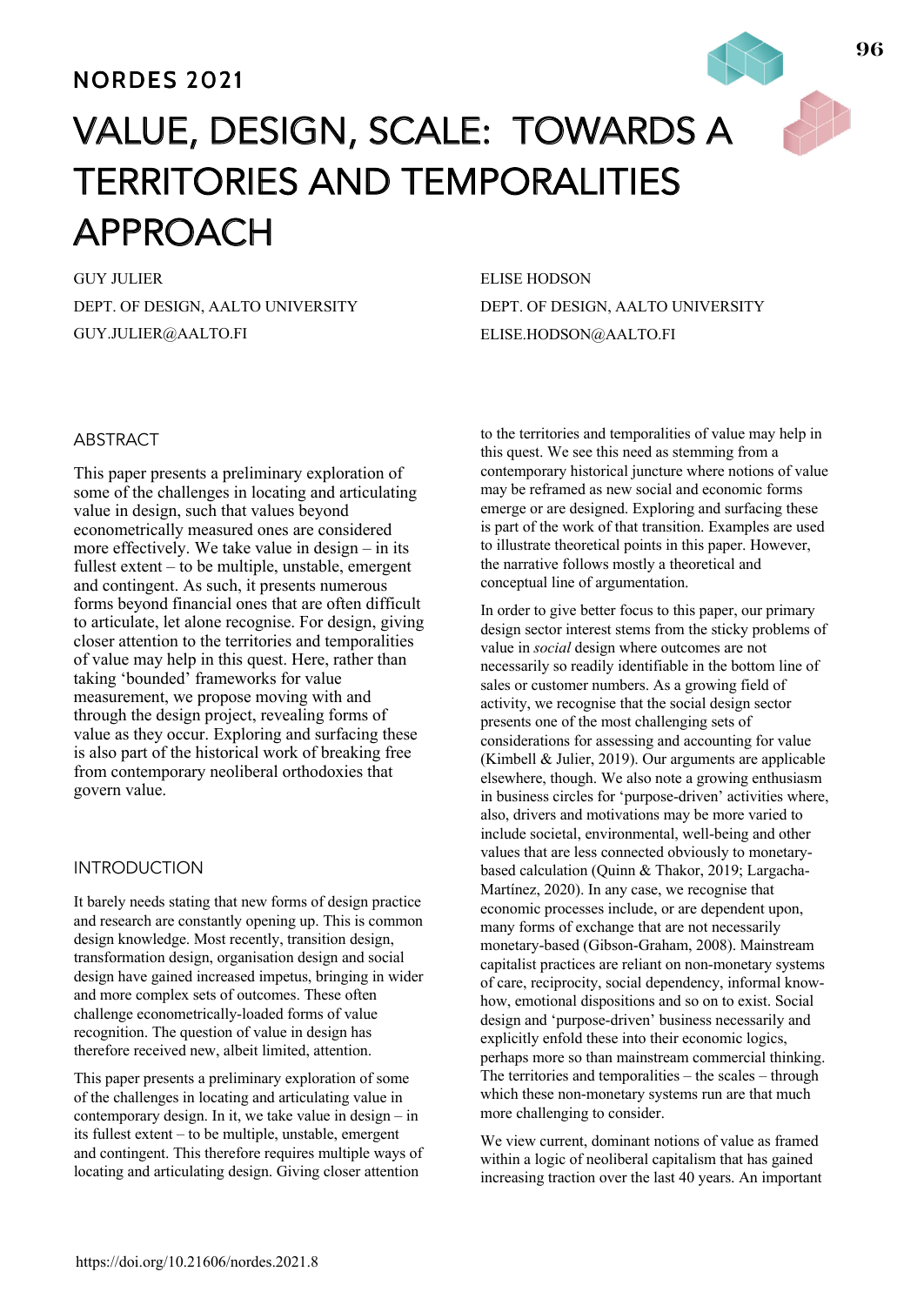element of neoliberalism since the 1980s has been the rise of systems of measurement and audit in order to track value and performance, but also anticipate and leverage future value (Strathern, 2000). This is to be found in mundane registers of everyday life: for instance, in notions of the quantified self that are attached to personal health and fitness (Ajana, 2017), the workplace (Moore & Robinson, 2016) or in the disciplining of citizens into calculative dispositions in the contexts of home improvements (Rosenberg, 2011) or educational games (Martin, 2002). It extends through public sector orthodoxies of New Public Management where 'best value' requires tight calculation of inputoutcome financial benefits in pursuit of social goals (Martin, 2000). The measurement of value also emerges, for example, in the competition of cities and nations in various forms of ranking: happiest country, most secure, best place to live and so on. Design practices are also subject to regimes of tracking and auditing, for example, in the management of workflows in the studio (Dorland, 2009; Sloane, 2017).

If we are to believe some pundits (e.g., Mason, 2015), it might just be that this dominant conception of value, and its measurement and control, may go away as neoliberalism gradually crumbles, giving way to a new order where value also has different meanings or modes of articulation and measurement. Perhaps we will stop talking about value altogether if we realise that this draws us inescapably back to neoliberal logics and should thus be avoided. Or, as others suggest, we are living in an era of 'zombie capitalism' or 'necroeconomics' where high neoliberal forms are still functioning, despite multiple reasons why they shouldn't (e.g., Harman, 2010). In which case, dominant understandings of value may continue unquestioned.

Whether social goods or outcomes can even be expressed in terms of 'value' has also been questioned. Praetorius (2015) argues that this leads automatically to their calculation within financially-dominant regimes of valorisation. She notes that this results in a dichotomous stand-off between the 'real' economy and the valuesbased activities of care. Equally, Miller (2019) makes a case for ceasing to separate economic, social and environmental valorisation, suggesting that one might more usefully think in terms of 'livelihoods'. Here, one just gets on with the making of life and communities as deeply entangled practices. Economic, social and environmental categories are merely enfolded into everyday existence without externally imposed targets and measurements.

For this paper, however, we seek a transitional approach. We neither fully reject nor embrace orthodoxies of audit, measurement and valorisation. Instead, we accept a need to recast how valorisation is conceived and explore and show a fuller panoply of design impact. Our approach is also informed by a need to consider institutional logics (Thornton & Ocasio, 2008) and even the obduracy of socio-technical systems (e.g., Hommels, 2020) within neoliberalism. With this knowledge, we can consider pathways to alternative practices and motivations.

Our lens onto these challenges starts from a disciplinary position based in the nascent field of Design Culture Studies as both a form of enquiry into worlds as they are but also as they might be (Fallan 2019; Julier forthcoming). We focus on a need to understand the empirical and ideological conditions of design and designing as a necessary starting point for design practice.

In terms of value in design, we recognise the multiple understandings of value that are pursued by Ouden (2012). This work provides a set of useful frameworks for enquiry. However, these are just frameworks and we note the absence of engagements with specific, historically-located, socio-material and policy contexts in texts such as this that sit closer to management, marketing, innovation and organisational studies. Our treatment leans on a critical view onto context such that understandings of value and its measurement are taken to be situated and discursive at multiple scales. It is this situatedness of value that provides starting points for exploring its implications and parameters. This provides for messier and more contingent approaches than the cleaner and broader canvas found in Ouden (2012). Our observations have some resonance with Heskett's (2009) conclusion that design value has to be viewed at micro-economic levels. The difference, though, is that our quest, ultimately, is not framed around value as perceived by Heskett in its economic context. But if we are to step outside this framing, where does one start?

Before we explore social value and design in more depth, let us examine where design, and indeed creative industries, as reflected in research and policy work, might currently be in terms of conceptions of value.

# ORTHODOXIES OF VALUE AND DESIGN

The growth of design over the past 30 years throughout the industrialised world has coincided with new regimes of value measurement and audit (Julier & Moor, 2009). In design, value has been expressed in terms of design's ability to, for example, generate profit, improve public services, support social innovation, and more broadly, address complex global problems. The value of design for economic and social good has been advocated by designers and governments since at least as early as the 19th century (Ehn et al., 2014; Mulgan, 2014). The most recent *Design Economy* report by the Design Council (2018) continues similar promises: design can "make life better," address "seismic economic challenges and change;" drive "growth, innovation and jobs," and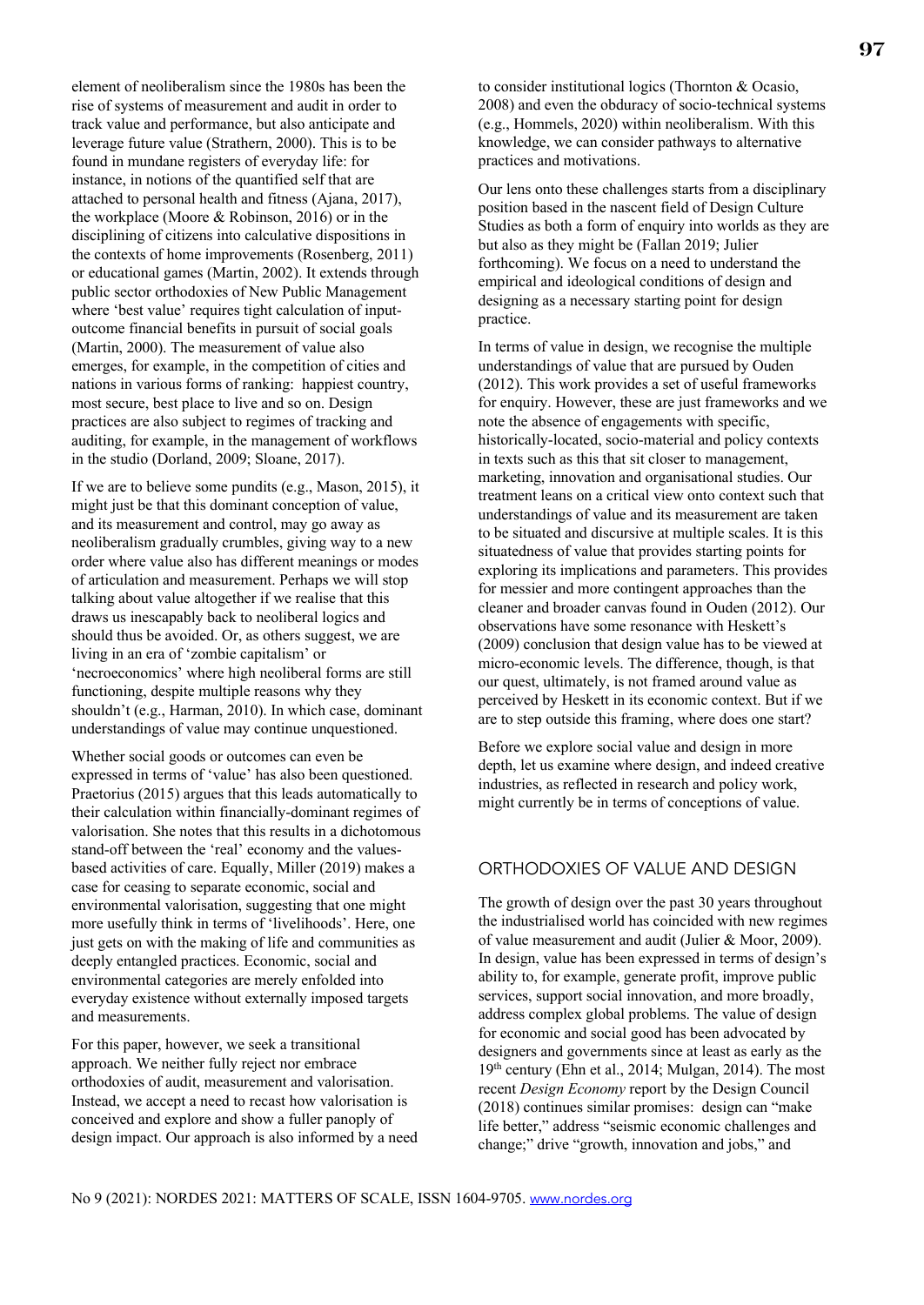create "better places, better products, better processes and better performance" (pp.3-4). While positive results are reported from investments in design, it can be challenging to credit the design process with specific outcomes. Many designers struggle to describe the value of their work to clients, and clients maintain that they have no measures in place to assess the impacts of their use of design. This has been repeatedly noted by the UK Design Council's own surveys of corporations, and it is of increasing concern for governments that have invested in design over the past decade (Design Council, 2004; 2007; Sheppard et al, 2018).

What to value and how to value it are continuously debated. Value is an arbitrary concept defined by particular views of need, desire and relative worth within differing social and economic contexts, inseparable from values, ethics and morality. No universal measure can represent its complexity (Boztepe, 2007). Similarly, the lack of any universal definition of design has contributed to studies that often fail to address what constitutes design or what is being observed and measured (Moultrie & Livesey, 2009). Design practices reproduce economic and social values (Boehnert, 2018), yet there is "no established theory of value that can guide design" (Boztepe, 2007, p.55).

Empirical research on the value of design has traditionally focused on financial measures and the value that investing in design brings to the client (e.g., return on design investment, number of new products and patents, integration of design in corporate strategy, overall brand value), the design profession (e.g., numbers of design graduates and designers hired), or the economy more broadly (e.g., growth in exports, contribution to GDP). Measures like the Design Index (Design Council, 2004), International Design Scoreboard (Moultrie & Livesey, 2009) or the McKinsey Design Index (Sheppard, 2018) document the financial health of the design sector and reinforce design's potential for innovation and improving the bottom line.

The underlying message is that design equals economic growth. Design is used to 'add value' so that companies no longer compete for consumer attention based on lowest price but instead based on what their products and services offer. It is notable that in studies of the value of design for the public sector, the emphasis may be on citizens and social goals, but success is often measured in economic terms, "deliver[ing] more for less" in the form of reduced spending and use of services (Design Council, 2010; Design Commission, 2013). While financial data are seen as more objective, and the methods for collection and analysis are more established and consistent than qualitative measures of value (Hoo Na et al., 2017), prioritizing exchange value presents a limited view of design, particularly when it comes to measures of social design impact.

Nevertheless, new research is emerging that recognizes the need for new understandings of design value. The Design Council (2020) is exploring how social and environmental impacts of design might be captured by combining quantitative data based on monetary value with qualitative case studies that account for diverse perspectives of value and the "invisible 'ripple effects'" of design. We look forward to *Design Economy 2021* in which these methods will be further developed and applied.

Looking more widely, towards creative industries policies wherein design sits, value continues to be expressed in terms of (financial return on) investment. In European Union policy and briefing documents (e.g., Barcelona Design Centre, 2014; European Commission, 2017), creative industries continue to be defined according to a framework of sectors that was originated in 1997 (Creative Industries Task Force, 2001). These are then described in terms of their contribution to GDP and number of businesses created. Their 'value chains' are then demonstrated, where the linear course from ideation, through production and promotion, distribution to consumption is shown. This may be all very well for discreet cultural goods such as novels, fashion garments or original music recordings. However, even these produce multiple, heterodox impacts such as reading groups, social media following or fan bases. Value chains may be more complex things: increasingly so when outcomes are not discernible in terms of 'sales' or 'customers' but in terms of societal goals such as wellbeing, civic cohesion or health.

#### MEASURING SOCIAL VALUE

Early versions of design consultancies that worked towards explicitly social goals frequently promoted themselves in terms of their effectiveness in making financial savings for their clients (e.g., Innovation Unit, 2015). This was also driven by policy reports that argued that by taking a research-led, user-centred approach, efficiencies could be made (Lehki, 2007). Here we see design enmeshing with broader policy approaches with regards to social value.

This 'bottom-line' approach has no doubt been attractive in the context of austerity, where welfare organisations have struggled to carry on delivering services on radically reduced budgets. It nonetheless causes their valorisation to be maintained within the narrow constraints of monetary value and, even, financialised attitudes. These mindsets have recently become further reinforced by the insidious rise of social impact bonds as a viable financial model for welfare delivery (Jackson, 2013; Dowling, 2017). Here, investors provide money for schemes towards achieving social goals – less homelessness or obesity, for instance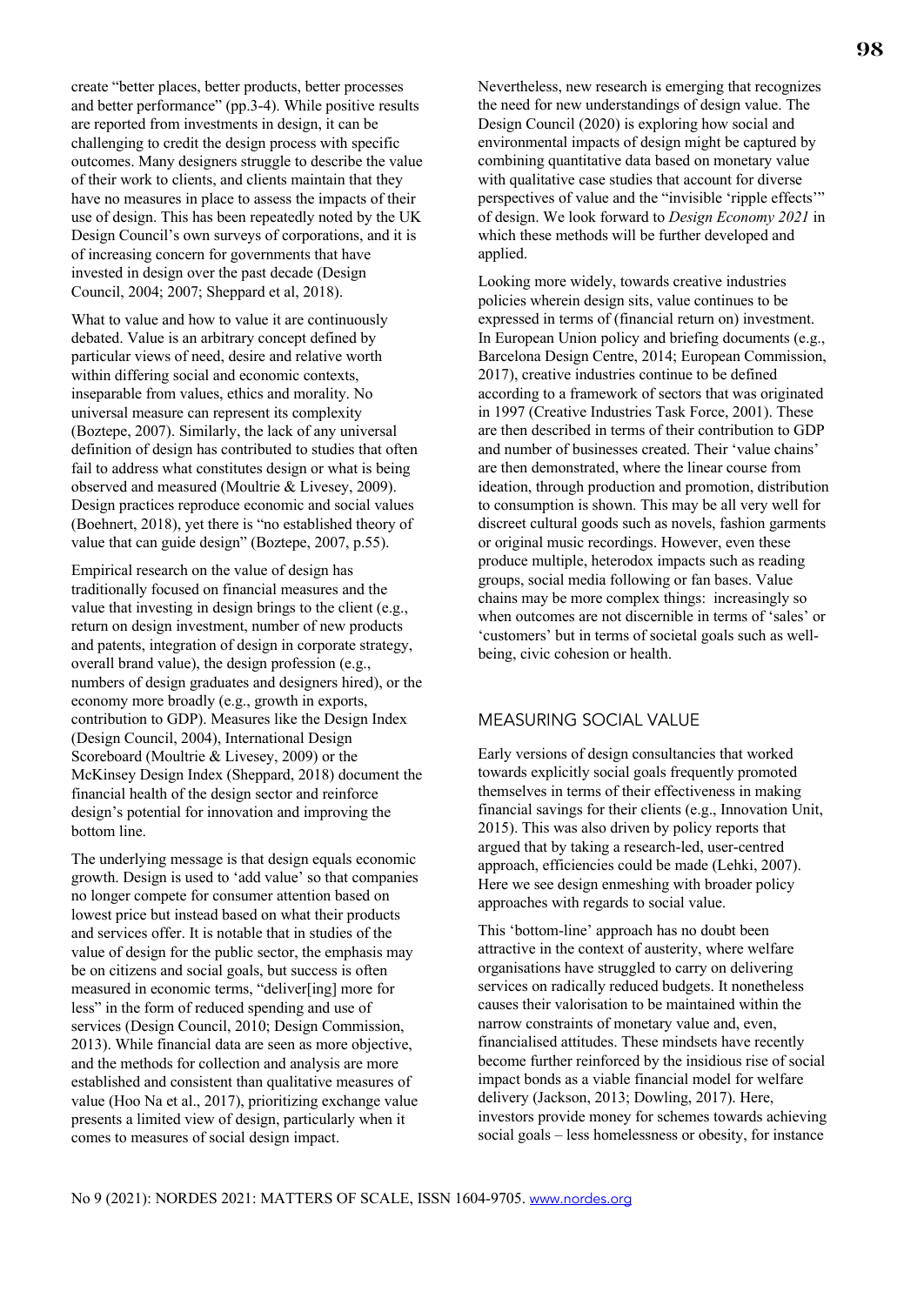– and then reap increased dividends if these are met. This 'betting on welfare' has the capacity to promote various forms of performativity. This may be where, for example, schemes are designed to produce positive scorecards within fixed, often narrow, timeframes, no matter how these are achieved.

Such approaches as those mentioned above additionally have the effect of individuating inputs in pursuit of social goals, themselves measured along time-restricted axes. Thus, an input becomes a particular 'intervention' – a piece of urban design or a peer-to-peer skills sharing system – whose impact is evaluated in quantitative terms such as changes in local land-value or number of visits to the doctor. This approach reduces the object of measurement to a singularity, often ignoring its entanglement with multiple influencing factors and objects such as socio-economic levels, job security or demographic balance (see Herrick, 2008). Evaluation methods can also be restrictive by missing more experiential indicators that may be better understood through qualitative approaches and articulated beyond numbers (Mansfield et al., 2020).

Scholars of design studies have theorized concepts of value that move beyond orthodox financial definitions to consider different forms of exchange, use, emotional and symbolic value but little has been done to test these theories in practice or to address the value of service and experience design (Shove et al., 2005; Boztepe, 2007; Sanders & Simons, 2009; Heskett, 2017; Boehnert, 2018). Empirical research on the social value of design includes Hirscher et al.'s work on multiple forms of value (social, economic, environmental, knowledge, emotional, experiential) in relation to fashion, as consumers move from "value users" to "value co-creators" through "social manufacturing" (Hirscher et al., 2018; 2019). Yee et al. focus on the value of the design process as a working method in social innovation projects for the third sector, but the study does not assess the impacts of design on project outcomes (Yee et al., 2015). Hoo Na et al. (2017) examine the influence of design on "social value creation" in the corporate context, analyzing the effectiveness of existing tools. They note that measures used by NGOs (where social value is core to their operations) are not necessarily appropriate for business and conclude that tools need to be developed that combine qualitative and quantitative (financial) assessments.

Evaluation tools developed for social innovation, sustainability and health may offer alternative ways to assess the value and impacts of design, such as innovation scoreboards, lifecycle assessments, impact mapping, and other methods that capture value beyond the bottom line (New Economics Foundation, 2008). For example, social return on investment prioritizes what is valuable to stakeholders, using money as a

financial value (Nicholls et al., 2009; Richards & Nicholls, 2015).

proxy for the value of impacts that may have no clear

Elsewhere, attempts have been made at value measurement using complex aggregations of both quantitative and qualitative data. This is particularly noticeable in grey literature rankings of places according to broad notions such as 'happiest', 'good growth' or 'security'. For example, the World Happiness Report ranks countries according to GDP, life expectancy, generosity, social support, freedom and corruption levels. This therefore links qualitative observation, for example on measures of subjective well-being, with quantitative data from economic and health sources (Helliwell et al., 2020). Other rankings, such as the 'Good Growth for Cities' report in the UK, build indices on statistical data. In this case, employment levels, income, health, work-life balance, new businesses, housing, transport, skills, environment and income distribution are surveyed and combined according to different weightings for each (Hawksworth et al., 2019).

Such indices are typified by their abilities in aggregating wide and varying datasets in a given territory at a given moment or timescale. These are effective in revealing the mutual dependencies of social, economic and environmental factors. They shift discussion of value beyond the bottom line of GDP, as several authors encourage (e.g., Raworth, 2017; Mazzucato, 2018; Pilling, 2018). They produce overall senses of 'value' of a location in terms of its attractiveness as a place to live or to invest in. Needless to say, there are elements of subjectivity or ideological bias in such assessments. By giving separate elements weightings in the calculation, different notions of what is of value among those doing the reckoning surface.

These measurements of value are, however, undertaken *post hoc*: they provide clues as to whether public policies are working or not and, indeed, what is privileged therein. Their focus on outcomes avoids the tricky thinking of how value is produced or what might produce value. It takes considerable analysis, historical understanding and speculation to work out the actual cause and effect of these relations, as, for example, Dorling and Koljonen (2020) demonstrate. Furthermore, fixing the location of value to territories such as nations or cities may even be arbitrary, missing opportunities to think about their relationality to peripheries, in-between spaces, diasporic associations, competing neighbours and other geographical scales.

Equally, these rankings are invariably annual and competitively conceived affairs. They therefore become ends in themselves, fixed to temporal cycles that make them subject to performative actions on the part of those being measured. They miss the complex, multi-speed, open-ended unfolding of everyday practices that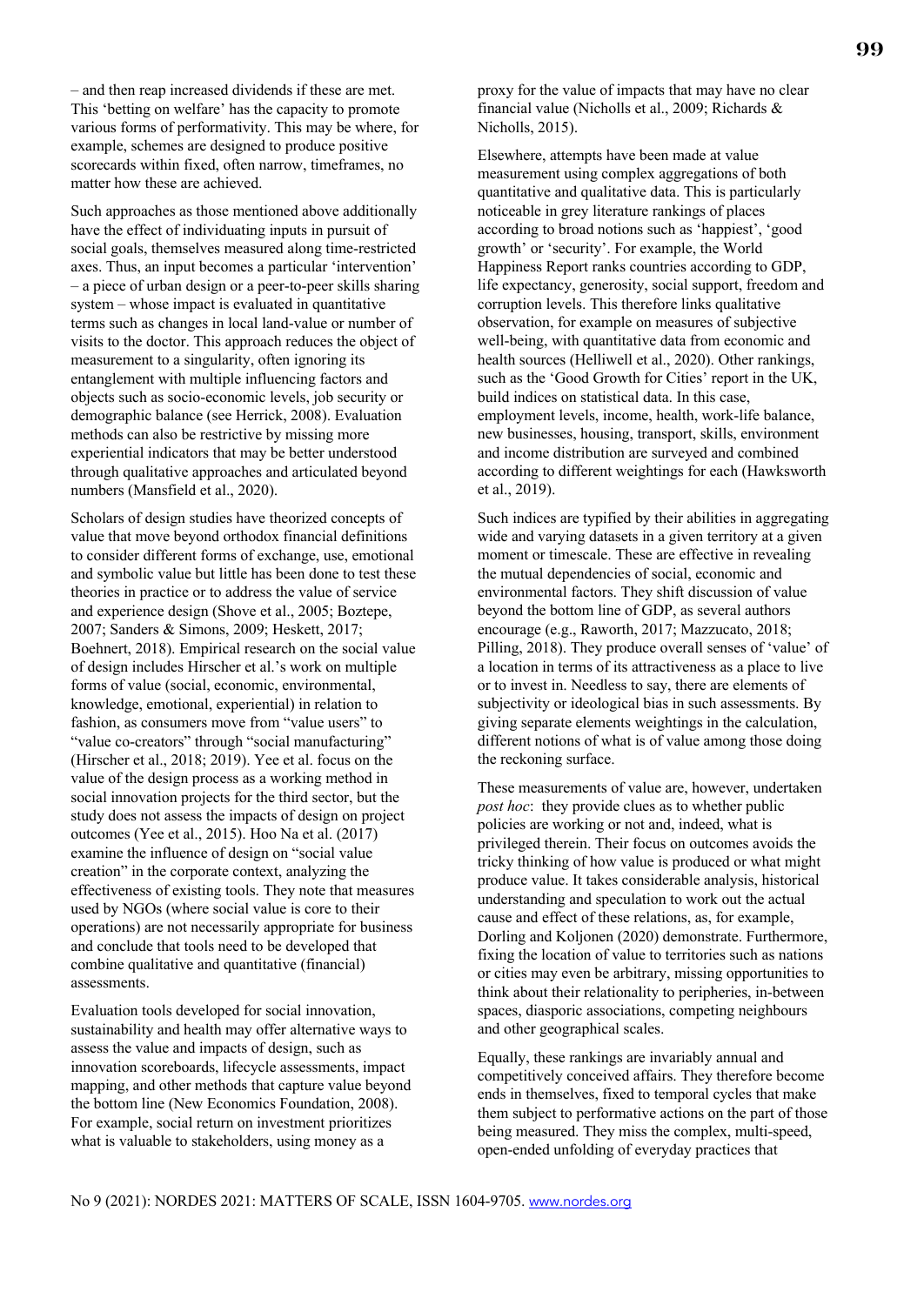produce value. This is where we might turn back to a critical interrogation of value and seek some new pathways for thinking about design, scale and value.

# BEYOND ORTHODOXIES: DESIGN, TERRITORIES AND TEMPORALITIES

Notions of value have been problematised in the social sciences to provide a range of critical perspectives to take us beyond econometric thinking. These are useful for conceptualising alternative approaches to thinking about value in design. Graeber (2001) summarises three fields of value: first, what is good and proper ('values' in a sociological sense); second, in economic terms of what the desirability of something may be; and third, in a symbolic or semiotic sense of how something differentiates and signifies. These pretty much cover what design tries to do, although often with different emphases at different historical times (e.g., see Whitely, 1994). The rise of consultant design in the social sphere in the last decade has attempted to align these three spheres more evenly (Koskinen & Hush, 2016). These broad observations nonetheless do not help in beginning to define tools, methods and grounds on which value in social design is determined and articulated. In this final section, we explore two starting points namely thinking about territories and temporalities.

The vogue for stakeholder mapping in service, social and strategic design takes onboard the idea that design touches into relational networks of actors who have different priorities and motivations. It attempts to try and understand the ways by which design can intervene into these such that different needs are addressed and new relationships brokered (Kimbell, 2014). In so doing, it sets territories of consideration and intervention. The project decisions made as to who is included into stakeholder maps also defines the extensity of where design value is considered. Actors outside this 'map' may be impacted, but the value of this is not directly measured by the project. Nonetheless, the value measurement may be situated against measurements outside it. Thus, for example, the carbon saving that is evaluated in a new community food network may be interpreted as a contribution to global carbon reductions. There is a co-articulation of different registers of impact here (Marres, 2016).

This is where being aware of the territories of value in design may come in handy. This concept is derived from the notion of 'geographies of responsibility' (Massey, 2004). Here, the territories of intervention are made explicit while recognising the relationality of different scales. This might be conceived as a 'Russian doll' effect where, equally, different forms of value may be at work between the actual location of design intervention and its layered hinterlands. To return to the

food network example, sociality and well-being may be key drivers in that specific community, while in regional terms, environment and health may be impacts that are valued and measured. The key issue here is that the design intervention instigates a set of socio-material impacts. It is the empirical fact of that intervention that provides the starting point for valorisation at different scales, in different territories, through different geographies of responsibility.

If value is multiple and contingent in this territorial sense, then it is also mutable and unstable in temporal senses. Heinich (2020) suggests that value is never static. Drawing on Kopytoff (1986), she notes how different types and registers of value emerge at different points in the life of something. Design comes into play along temporal axes in different ways. For example, it produces value *in potentia* as 'intensities' (Lash, 2010) in the form of plans, blueprints, guidelines or other forms of intellectual property. Subsequently, though, different forms of value come into play through practice (Shove et al., 2005). This means that both the quantities and qualities of value may change at different stages in the 'life' of a design process and outcome. New, unanticipated and, even, unknowable forms of value may emerge at distinct points as a design project is formulated, executed and rolled out. Conception and deliberation, implementation, adaptation, routinisation and reconstitution all have their momentary significances.

The implications of this territories and temporalities thinking for design and value are twofold. First, we are encouraged to abandon *bounded* framings for the determination and measurement of value. This means that we cease to place spatial or temporal constraints such as in the case of 'happiness in such-and-such a country in a year'. Similarly, the traditional econometric approach to value chains takes value as a calculation of the same thing (money) at different points along the life of a product or service within particular timeframes and across defined geographies. Rather than 'following the money', we recognise the changing kinds of value that take place in different locations and times in the life (and afterlife) of a design object or project. This perhaps resonates with Bryson and Rusten (2010), in their critique of actor-network theory in the context of design. They observe that design is focused around the processing of projects such that focus is given to its varying objects and contexts. These have different *lives*  at different moments, challenging the flattening that actor-network theory is prone to. Following from this, we might pay attention to their changing empirical conditions that are rendered almost kaleidoscopic in the on-going emergence of different value registers.

Second, part of the design project itself can include deliberation towards and reflection on what value means in its various manifestations (Julier & Kimbell, 2019).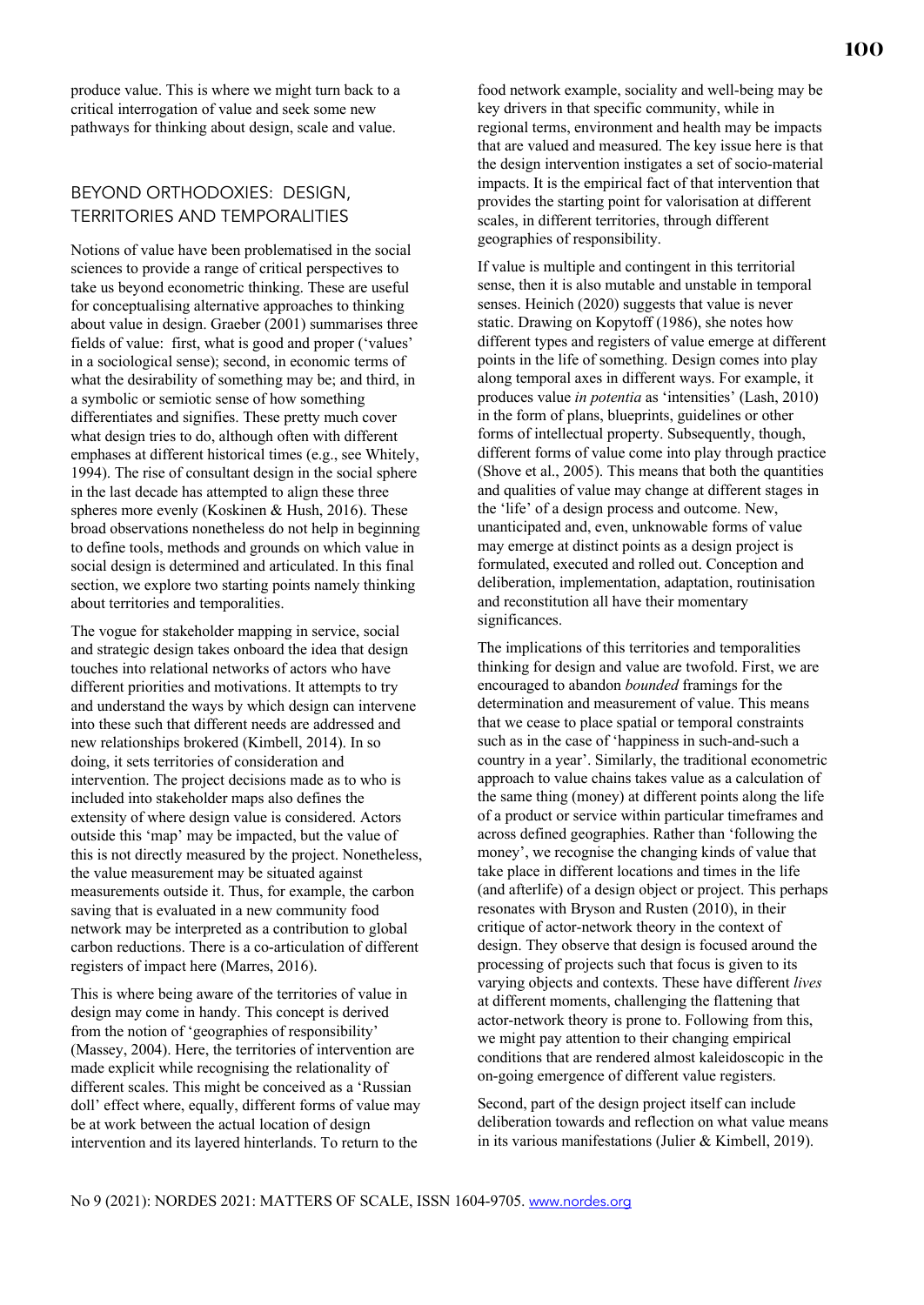Where multiple stakeholders and collaborators are engaged in the same project space, conflicting accounts of value will almost certainly be at play. These are shaped by respective institutional bureaucracies and dispositions. Building shared understandings of the different registers of value that may occur and ways of accounting for them would be part of the project. Understanding its context in terms of externallyimposed expectations of value may also figure. Finally, it may be accepted that other forms of value may reveal themselves along the way. Some may never be knowable, though.

#### **CONCLUSION**

The question of value in design has become something of an 'elephant in the room' lately. This connects to wider issues of what is important in life as the neoliberal paradigm of the last 40 years falters in the face of climate chaos and biodiversity loss, demographic imbalances, inequalities and extractivism and, of course, the global Covid pandemic, to name but a few. Designers, but also policymakers, heterodox economists and activists, have called for a wider set of values to be recognised, assessed and described beyond the bottom line of money. What is meant by this has remained hazy. Certainly, other measurement systems exist, not least in the fields of environmental impact assessment. But in situations where heterodox values work together, there has been little progress in academic or policy thinking.

This is important to address. We might not bother, trusting that some other sense of how good or bad something is may emerge through historical change. This would consign a passive role for those who study design and its impacts, though – waiting to see what happens. Instead, grappling with value is a way of effecting change by bringing alternative possibilities and evaluations into consciousness and practical use.

Through this paper, we propose a design-focused approach to value wherein the unfolding of the project or programme becomes the spine through which value comes into view. We advocate following the sinews, fluxes and pulses that make up the vectors of design action and engagement. Methodologically, this would involve exploration of actual and anticipated value within the design process. It may also require close observation – ethnographic, even – of the unfolding of the project in open-ended and unbounded ways. This contrasts with some other approaches that, in aggregating different forms of value, focus on outcomes of various activities over fixed times in pre-defined locations. It represents a preliminary and notional direction for further consideration of and experimentation with value beyond the bottom line.

### **REFERENCES**

- Ajana, B. (2017). Digital health and the biopolitics of the quantified self. *Digital Health.* (3), pp.1-18.
- Appadurai, A. (1986). *The social life of things*. New York: Cambridge University Press.
- Barcelona Design Centre (2014). *Design Measuring design value. Guidelines for collecting and interpreting design data. A proposal for a future Barcelona manual on design.* Barcelona: Barcelona Design Centre.
- Boehnert, J. (2018). Anthropocene economics and design: Heterodox economics for design transitions. *She Ji: The Journal of Design, Economics, and Innovation.* 4(4), pp.355–74.
- Boztepe, S. (2007). User value: Competing theories and models. *International Journal of Design.* 1(2), pp.55–63.
- Bryson, J. & Rusten, G. (2010). *Design economies and the changing world economy: Innovation, production and competitiveness*. Abingdon: Routledge.
- Creative Industries Task Force (2001). *Creative industries mapping document*. London: Department of Culture, Media and Sport.
- Design Commission (2013). *Restarting Britain 2: Design and public services*. London: Design Commission.
- Design Council (2004). *Design in Britain 2004-2005*. London: Design Council.
- Design Council (2007). *The Value of design factfinder report.* London: Design Council.
- Design Council (2010). *Design in the knowledge economy 2020.* London: Design Council.
- Design Council (2018). *The design economy 2018. The state of design in the UK.* London: Design Council.
- Design Council & Mission Oriented Innovation Network (2020). *Moving beyond financial value: How might we capture the social and environmental value of design?* London: Design Council.
- Dorland, A. -M. (2009). Routinized labour in the graphic design studio. In: Julier, G. & Moor, L. eds. *Design and creativity: Policy, management and practice*. Oxford: Berg, pp.105–21.
- Dorling, D. & Koljonen, A. (2020). *Finntopia: What we can learn from the world's happiest country*. Newcastle: Agenda Publishing.
- Dowling, E. (2017). In the wake of austerity social impact bonds and the financialisation of the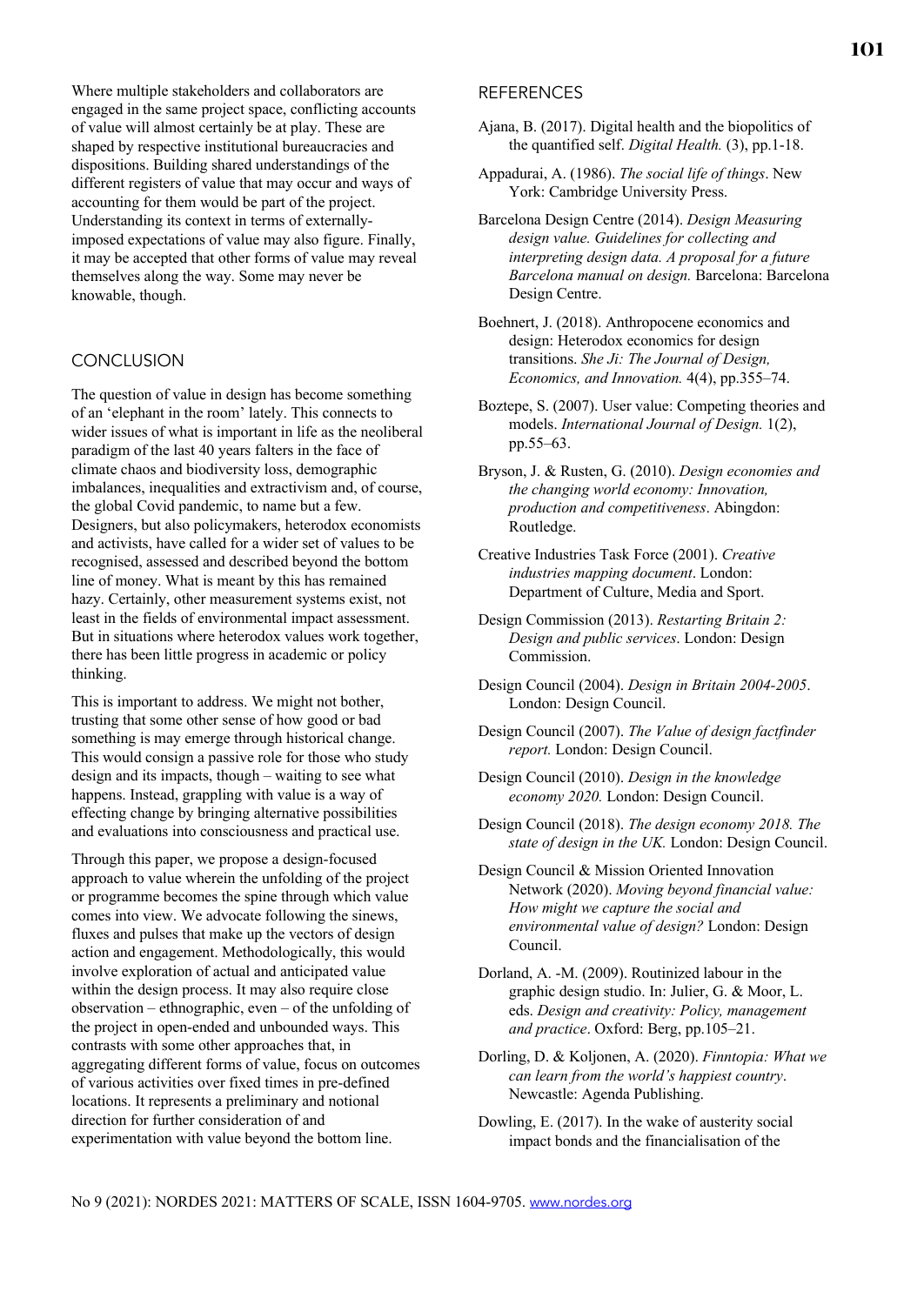welfare state in Britain. *New Political Economy.*  22(3), pp.294–310.

Ehn, P., Nilsson, E. and Topgaard, R. (2014). *Making futures: Marginal notes on innovation, design, and democracy.* Cambridge, MA: MIT Press.

European Commission (2017). *Mapping the creative value chains - A study on the economy of culture in the digital age.* [Online] Available from: http://www.keanet.eu/wp-content/uploads/Finalreport-Creative-Value-Chains.pdf

Fallan, K. (2019). Design culturing: Making design history matter. In: Julier, G., Munch, A., Folkmann, M., Jensen, H-C and Skou, N.P. *Design culture: Objects and approaches*. London: Bloomsbury, pp.15-27.

Gibson-Graham, J.K. (2008). Diverse economies: Performative practices for 'other worlds'. *Progress in Human Geography.* 32(5), pp.613–32.

Graeber, D. (2001). *Toward an anthropological theory of value: The false coin of our own dreams*. New York: Palgrave Macmillan.

Harman, C. (2010). *Zombie capitalism: Global crisis and the relevance of Marx*. Haymarket Books.

Hawksworth, J., Mason, G. and Sands, N. (2019). *Good growth for cities 2019: A report on urban economic wellbeing from PwC and Demos*. London: PWC-Demos.

Heinich, N. (2020). A pragmatic redefinition of value(s): Toward a general model of valuation. *Theory, Culture & Society*. 37(5), pp.75- 94.

Helliwell, J., Layard, R., Sachs, J. and De Neve, J. -E. (2020). *World happiness report*. New York: Sustainable Development Solutions Network.

Herrick, C. (2009). Designing the fit city: public health, active lives, and the (re) instrumentalization of urban space. *Environment and Planning A*. 41(10), pp.2437-2454.

Heskett, J. (2009). Creating economic value by design. *International Journal of Design*. 3(1): 71-84.

Heskett, J. (2017). *Design and the creation of value*. Dilnot, C. & Boztepe, S. eds. London: Bloomsbury Academic.

Hirscher, A. -L., Mazzarella, F. and Fuad-Luke, A. (2019). Socializing value creation through practices of making clothing differently: A case study of a makershop with diverse locals. *Fashion Practice.* 11(1), pp.53–80.

Hirscher, A. -L., Niinimäki, K. and Joyner Armstrong, C.M. (2018). Social manufacturing in the fashion sector: New value creation through alternative

design strategies? *Journal of Cleaner Production.* 172, pp.4544–54.

Hommels, A. (2020). STS and the city: Techno-politics, obduracy and globalisation. *Science as Culture*. 29(3), pp.1-7.

Hoo Na, J., Choi, Y., Walters, A., Lam, B. and Green, S. (2017). Creating a tool for measuring the social value of design. *The Design Journal.* 20(1), pp.1662–72.

Innovation Unit (2015). *Different, better, lower cost: Innovation support for public services.* [Online] [Accessed January 4 2015]. Available from: www.innovationunit.org.

Jackson, E. T. (2013). Evaluating social impact bonds: Questions, challenges, innovations, and possibilities in measuring outcomes in impact investing. *Community Development* 44(5), pp.608- 616.

Kimbell, L. (2014). *The Service innovation handbook: Action-oriented creative thinking toolkit for service organizations*. Amsterdam: BIS Publishers.

Julier, G. & Moor, L. eds. (2009). *Design and creativity: Policy, management and practice*. Oxford.

Julier, G. (forthcoming). Design culture as critical practice. In: Mareis, C., Renner, M., Greiner-Petter, M. and Zeller, L. eds. *Critical by design? Cultures, epistemologies, practices*. Zurich.

Kopytoff, I. (1986). The cultural biography of things: Commoditization as process. in Appadurai, A. (ed.). *The social life of things*. New York: Cambridge University Press.

Kimbell, L. & Julier, G. (2019). Confronting bureaucracies and assessing value in the coproduction of social design research. *CoDesign* 15(1), pp.8-23.

Koskinen, I. & Hush, G. (2016). Utopian, molecular and sociological social design. *International Journal of Design* 10(1), pp.65-71.

Largacha-Martínez, C. (2020). *B-corps & purposedriven companies: Are you listening?* Chile: Yopublico.

Lash, S. (2010). *Intensive culture: Social theory, religion & contemporary capitalism*. London: Sage.

Lehki, R. (2007). *Public service innovation: A research report for The Work Foundation's Knowledge Economy Programme.* London: The Work Foundation.

Mansfield, L., Daykin, N. and Kay, T. (2020). Leisure and wellbeing. *Leisure Studies* 39(1), pp.1-10.

No 9 (2021): NORDES 2021: MATTERS OF SCALE, ISSN 1604-9705. www.nordes.org